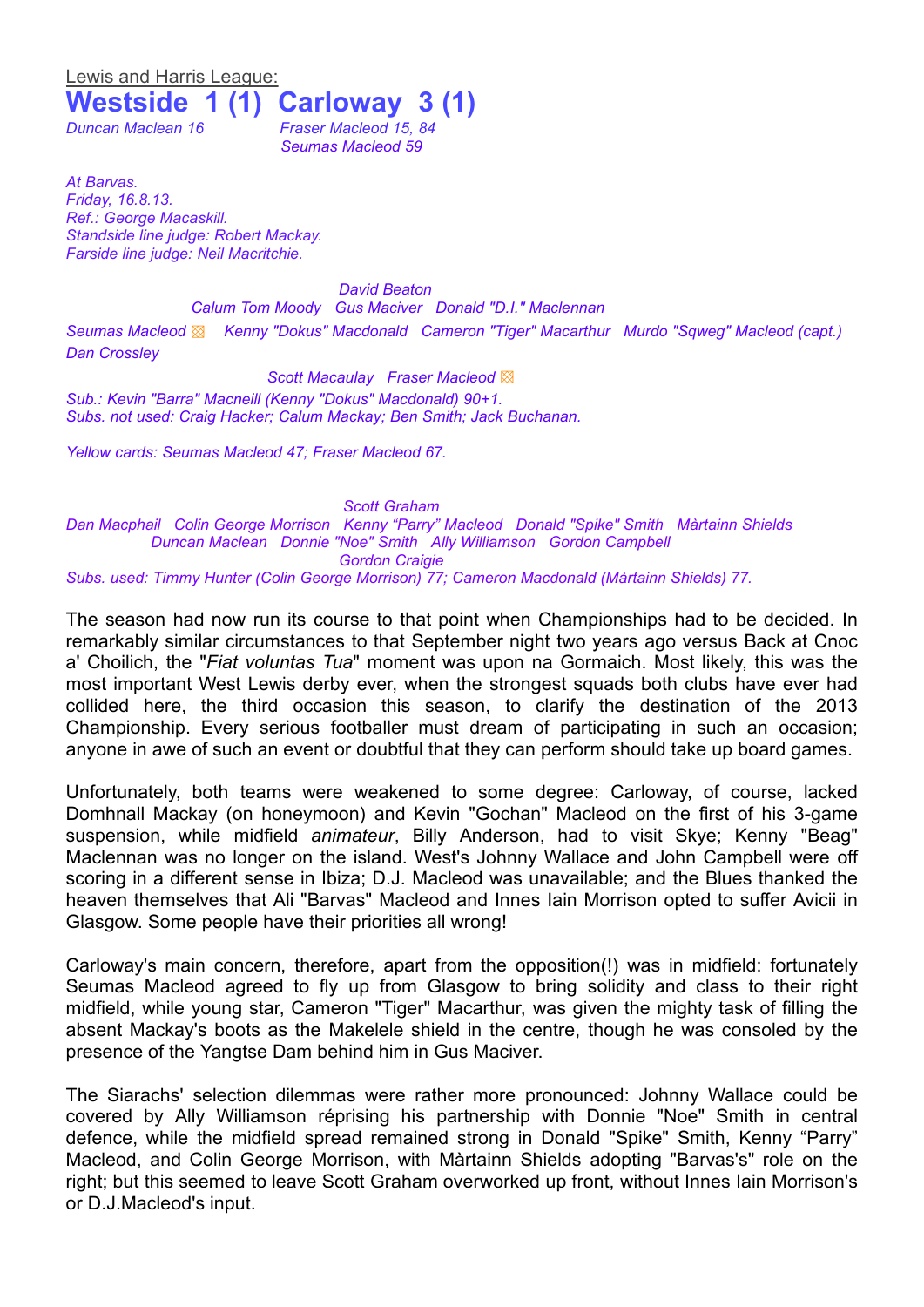Remember, West **HAD** to win tonight, too! In fact, the task ahead could not have been clearer for both aspirants: a Carloway win guaranteed them the Championship. A draw would eliminate the Siarachs from the League race, but the Blues would still need two points from their remaining fixtures, both at home, to Lochs and Point, to be certain of League success. West **MUST** win to remain challengers, then win all their remaining fixtures, away against Ness and Lochs; and at home to Athletic, then hope that the Blues lost to both Lochs and Point. Meanwhile, the Champions, Athletic, lurked in the shadows, hoping both might slip up somewhere along the way, before their own visit to Barvas on September 5th, in what might turn out to be the most important fixture of them all. No pressure then! As all Championship races should be, it was going as close to the wire as possible!

A huge crowd belatedly assembled, suggesting that many people were unaware that from mid-August, kick-off times reverted to 6.30 p.m. A blustery, cool sou'westerly greeted the players, though the cloud was broken and bright autumnal sunlight shone low across the ground for the opening hour. Immediately the Blues were stymied by a piece of tactical brilliance from Grant Hunter, identified by POD: Scott Graham forsook his customary spearhead role, instead reincarnating Hidegkuti as deep-lying centre-forward just inside his own half, right. Maciver let him go, electing to remain on zonal duty, with "D.I." as Tonto, mainly on his left. Unexpectedly, Morrison and Macphail came forward, right and left, to sit inside the Carloway half, tying Maciver, and preventing trademark surges from Moody and Macleod, fundamental items in the Carloway success story.

Meanwhile, "D.I." and Crossley soon wished Ali "Barvas" could have made it after all, as neat triangular play from "Spike", Morrison, and Shields frequently liberated the pacy right-winger to the bye-line to deliver dangerous cross-balls across the face of the Blues' goal. However, lack of Siarach strike-power, allied with Blues' inability to enforce their customary powerful pushes forward *en masse*, and reliance on the long ball, led, initially, to few close, or clear-cut chances.

On 9 minutes Crossley broke clear down the left past two opponents, out of his own half, then turned inside, but his low drive from 24 metres went straight to Craigie. After 13 minutes, Moody won the ball on the right, midway within his own half, then supplied Fraser Macleod with an early ball just inside the Siarach half. He squirmed round and outside Williamson and charged forward but his high, swirling cross cleared the bar. Two minutes later and Carloway created a goal out of nothing: "Sqweg" sent an almighty free-kick from just inside his own half straight forward, high into the West box. An untidy aerial challenge between Moody and Graham saw the ball break square left off the back of the falling Graham's shoulder, and the predatory Fraz Mac, hovering by Craigie's right-hand post chopped it home with a high, swinging right foot (**0-1**).

The celebrations had barely concluded before the Barvas men retaliated. A perfect Morrison free-kick from midway within the Carloway half, close to the right touchline, cleared the defensive line to find Maclean, unmarked by the far post, 8 metres out, and he did not even have to jump to send an exquisite reverse-header wide of the exposed Beaton and into the left of his goal (**1-1**).

For a few minutes the Blues wobbled alarmingly, as West gained an initiative. On 20 minutes a beautiful Barca-style move out of the right of the Siarach defence saw the breaking Donnie "Noe" supply Shields, back to Smith, to Morrison, to Macphail, to Shields freed to the right byeline, and his deep cross was just too high for Beaton as it whizzed across the 6-metre box. Beautiful!

Carloway steadied, then a Macaulay throw-in on the right sent Fraser Macleod charging behind the line to send an early low cross square into the Siarach box, 16 metres out, but Williamson reacted first to boot it clear from the feet of the approaching "Dokus". After the half-hour two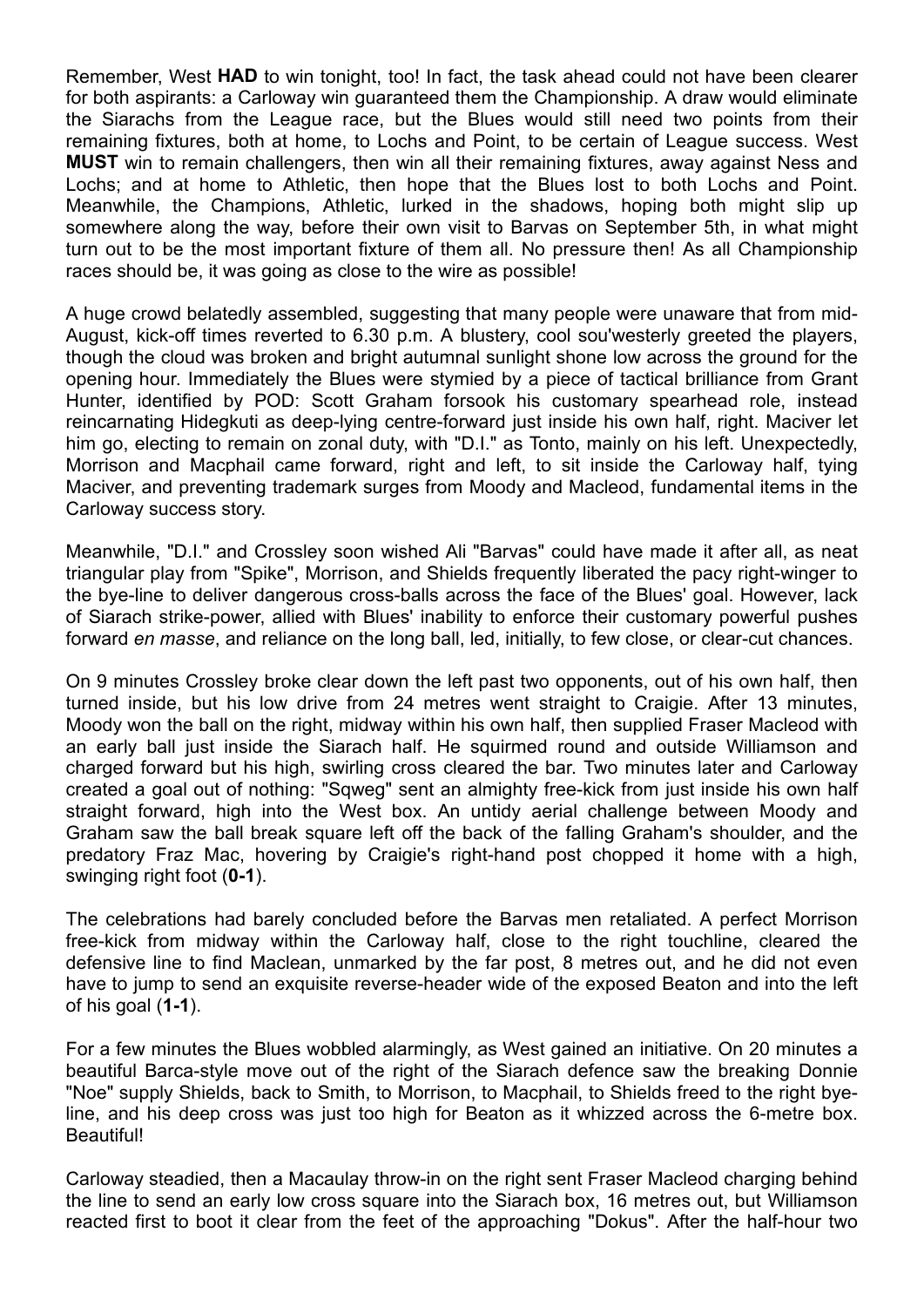dangerous Morrison free-kicks, both 24 metres out on the left touchline, made the Blues' defence sweat. First, a high right-footer to the far post saw Beaton challenged by Macphail and "D.I." hooked the ball past his left-hand post for a corner. Williamson just failed to connect with the low corner to the near post, before, moments later, an identical free-kick was met by Graham 10 metres from goal and Beaton had to flick the ball over his left bar. This time the corner came in high under the bar and Beaton had to double-punch the ball high upwards over his bar for yet another corner.

On 38 minutes, a swiftly-taken "Sqweg" free-kick sent "Dokus" forward, only to be taken down by Graham 22 metres out in the centre. His right-foot strike cleared the wall but crept a metre outside Craigie's right-hand post. Just before half-time, Macaulay's tenacity at the left centreline supplied "Tiger" to free "Dokus" running left, but his cross broke for a corner. From the "Dokus" corner, Graham had to block smartly beside the far post from Macaulay, before another Blues' surge on the left saw Fraz Mac check, midway within the Siarach half, before sending a deep searching cross for Macaulay to control, 12 metres out right, then smash off the top of the outside of West's left-hand post. Right on the whistle another Shields run and cross on the right was met low by Macphail, 10 metres out by the near post, under pressure. The ball spun up high and backwards, and Beaton had to race to touch it on to the top of his right-hand bar and wide. Phew!

## **Half-time: Westside 1 Carloway 1**

Quite a half, with both sides creating, and being denied, worthy chances. Immediately, a Maclean free-kick from the left halfway line had to be punched out by an alert Beaton, to fall behind Morrison on the penalty spot, but he somehow managed to spin round, then send a neat overhead kick back to the left of goal, but it was too tight a situation for Graham to connect properly, 8 metres out by Carloway's right-hand post, and he could only flick it into the arms of the grateful Beaton. On 57 minutes another slick West move on the left almost delivered, with Campbell breaking up a Blues' surge through the middle, then moving it high out to Maclean, who in turn fed in to "Parry", who charged, the ball then going out left to Shields who tricked his way past his marker, and his low cross, 12 metres from the bye-line, found Morrison by the near post, who connected with a low left-footer that flashed just outside Beaton's right-hand post.

Instantly na Gormaich punished the home side, as the ball broke off Campbell to Macaulay, 10 metres inside the Siarach half. The *trequartista* broke left, then midway inside the half sent a delicate left-foot chip diagonally forward towards the penalty spot, where Craigie and Fraz Mac clashed in pursuit, the ball then breaking back out away from both. Seumas Macleod did not hesitate but burst forward like lightning past Williamson to stab a right-foot poke home between Smith and Maclean (**1-2**).

Once again, Westside had an instant opportunity to draw level, when neat play on the right released Morrison coming across along the right edge of the box, but his powerful left-foot volley cleared the right of the bar by a metre. Inspiration now flooded the Blues with adrenalin and their traditional power play emerged as Morrison's and Macphail's presence could no longer combat runs from Moody and Macleod. Also, realizing that losing heavily was no worse than losing by a goal, West's effective straitjacket structure was increasingly abandoned as even Maclean and the midfield pushed further and further forward to gain some breakthrough: an ideal scenario for the Blues now to sit back, let them come, then initiate runs from Crossley, "Dokus", and Fraz Mac into the yawning gaps in the Barvas half of the ground; dangerous too, of course.

However, the chances now proliferated: after 62 minutes just such a Crossley run through the centre saw him slip the ball right to the unmarked Fraz Mac moving into the box, but just as the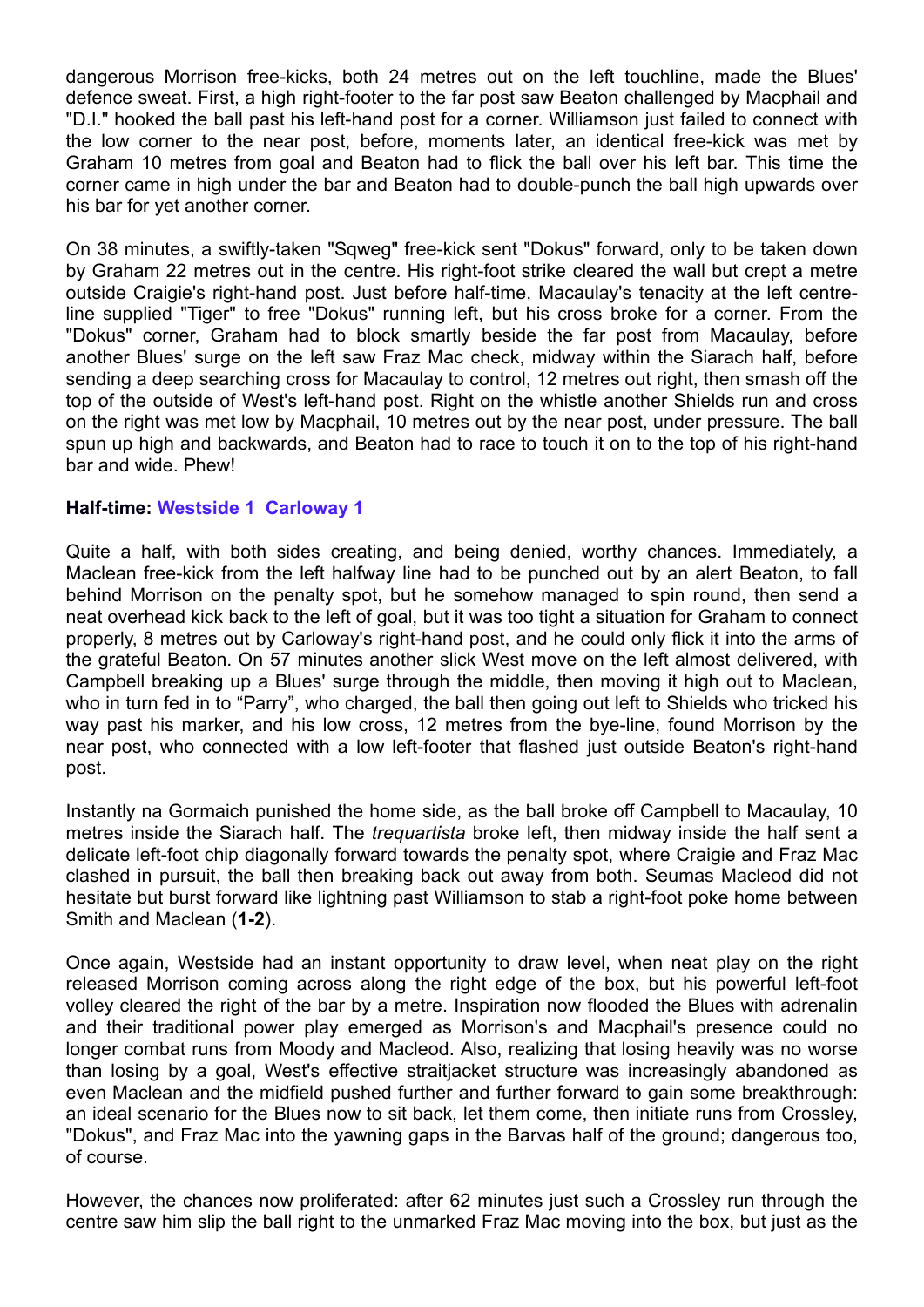striker went to connect, the ball bobbed, and he volleyed thin air instead. Moments later, a long low clearance from Seumas Macleod, midway within his own half, allowed his namesake to outpace Campbell, then tip the ball wide of the outrushing Craigie to the left, but as he controlled and fired the ball goal-wards, 14 metres out wide left, Campbell somehow got back to block for a corner. In the 70th minute a "Sweg" corner on the left was headed back to him and his swift return allowed Fraz Mac to run across the line but head just over from 10 metres. A minute later and a high diagonal from Crossley found the striker yet again moving into the box, this time on the right, but his powerful volley cleared the bar by a metre.

Just as well D.J. Maclean was in the crowd as the tension ratchetted up second by second and the game moved into its last ten minutes. A scintillating Crossley run down the left ended with him cutting inside, but his long, low shot from 24 metres went straight to the keeper. In the 82nd minute a "Sqweg" free-kick on the left touchline, 25 metres out, was curled in beautifully to Seumas Macleod running in by the far post to outjump Maclean, but his head-flick slipped agonisingly just outside Craigie's left-hand post.

Two minutes later and the Championship trophy was *en route* to the Doune Braes. A West surge down the right ended with a brilliant Crossley tackle on Maclean turning in from the touch-line, 20 metres out, the ball breaking outwards to "Sqweg" to push forward to Macaulay racing into the Siarach half. He, in turn, squared the early ball to "Dokus" coming through the centre and he transmitted a glorious low left diagonal to Fraser Macleod breaking off Williamson into the box. The striker checked inwards, moved across his marker, and blasted a right-foot Exocet high to the helpless Craigie's left (**1-3**). What a cracker for your 50th of the Season!

A minute later and he almost added to his tally, as a "Sqweg" stab from the right centre line saw him race once more off his marker, move into the left of the box, drawing Craigie, but then send his cut-back beyond the far post.

## **Full-time: Westside 1 Carloway 3**

*"Now is the winter of our discontent made glorious summer by --- "* these sons of Carloway! Yes, Will Shakespeare was clearly a Blues' fan. Thankfully, for Blues' *aficionados*, the three points were secured on the night, and another fortnight of tension did not have to be endured, after a second half here tonight, which seemed, in itself, to last as long as the Renaissance. Till the 59th minute, this was a delicately-balanced, keenly-contested duel, which could easily have gone either way, or neither, and either side would have been worthy winners.

Westside are like Clough's great Forest sides of the 70s: dogged and industrious; everyone a performer; and no one is ever posted missing within the tightest squad on the island, with Màrtainn Shields, Colin George Morrison, and Dan Macphail particular thorns in Carloway's flesh tonight. They clearly deserve a Championship next.

Regarding the Blues, however, tonight, once again, it was glaringly obvious, that gifted and insightful though "Dokus", Dan Crossley, Seumas Macleod, and "Gochan" are, it is the hard work by them and around them that has delivered the platform to secure the Championship, stemming from gneissian consistency in a defence built round the granite keystone in the cupola, Gus Maciver, in full Terminator mode this evening (with Scott Macaulay closely following him, as immovable force and third-quarter creator). And this, in turn, enabled faultless displays from David Beaton behind Maciver and Calum Tom Moody and "D.I" Maclennan flanking him; also, from Seumas Macleod, "Sqweg" and "Tiger", and Dan Crossley, right, centre, and left, retreating as required. This meant, though Westside's unexpected game-plan enmeshed na Gormaich for an hour, it weakened their attack and mainly delivered more possession and territory; the best of the chances still fell to Carloway, especially Fraser